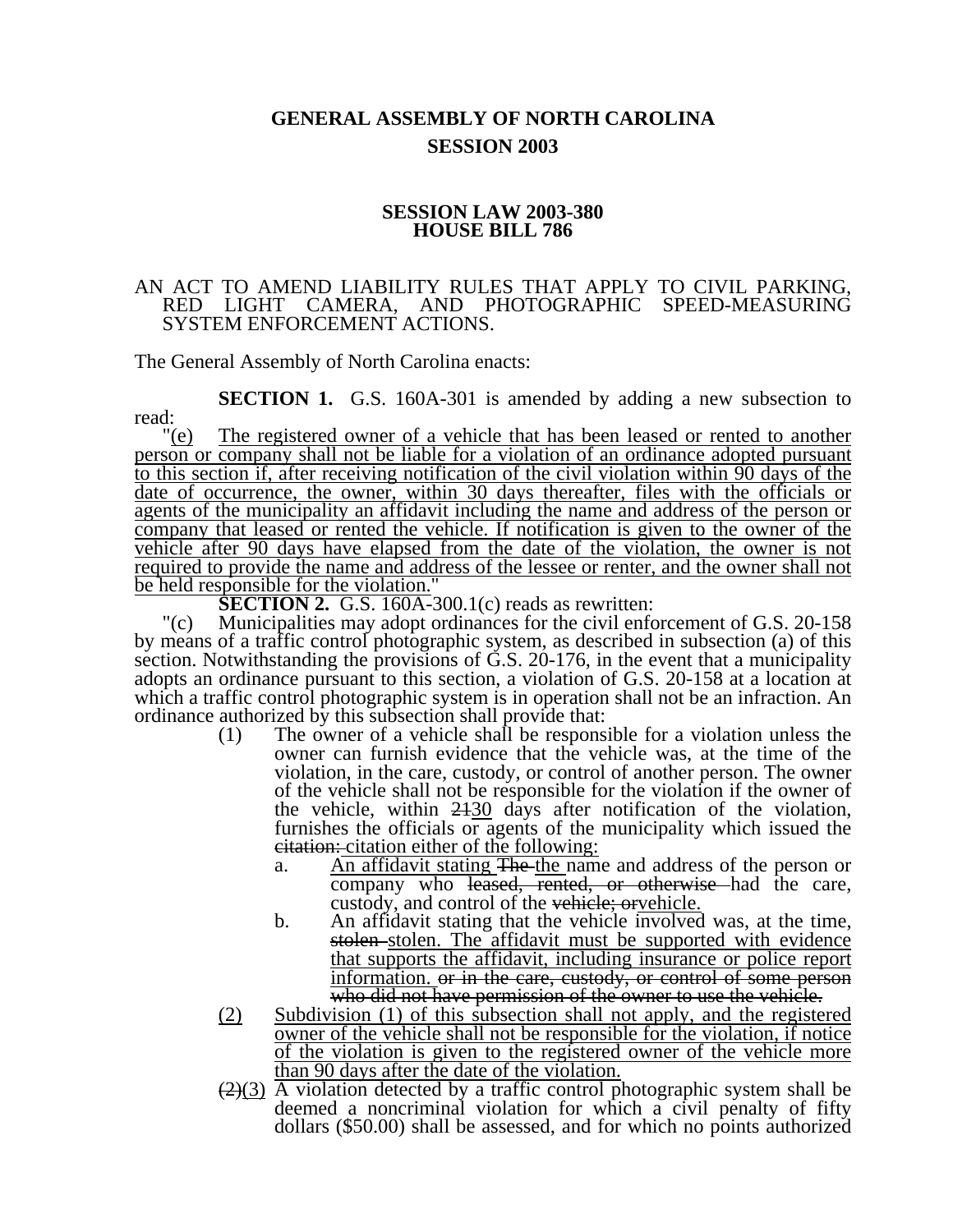by G.S. 20-16(c) shall be assigned to the owner or driver of the vehicle nor insurance points as authorized by G.S. 58-36-65.

- $(3)(4)$  The owner of the vehicle shall be issued a citation which shall clearly state the manner in which the violation may be challenged, and the owner shall comply with the directions on the citation. The citation shall be processed by officials or agents of the municipality and shall be forwarded by personal service or first-class mail to the address given on the motor vehicle registration. If the owner fails to pay the civil penalty or to respond to the citation within the time period specified on the citation, the owner shall have waived the right to contest responsibility for the violation, and shall be subject to a civil penalty not to exceed one hundred dollars (\$100.00). The municipality may establish procedures for the collection of these penalties and may enforce the penalties by civil action in the nature of debt.
- $(4)(5)$  The municipality shall institute a nonjudicial administrative hearing to review objections to citations or penalties issued or assessed under this section.

**SECTION 3.** G.S. 160A-300.2(d), as enacted by Section 3 of S.L. 2001-286, reads as rewritten:

"(d) Municipalities may adopt ordinances for the civil enforcement of G.S. 20-158 by means of a traffic control photographic system, as described in subsection (a) of this section. If a municipality adopts an ordinance pursuant to this section then, notwithstanding G.S. 20-176, a violation of G.S. 20-158 detected only by a traffic control photographic system shall not be an infraction. If a violation of G.S. 20-158 is detected by both a law enforcement officer and a traffic control photographic system, the officer may charge the offender with an infraction. If the officer charges the offender with an infraction, a civil penalty issued by the municipality for the same offense is void and unenforceable. An ordinance authorized by this subsection shall provide that:

- (1) The owner of a vehicle shall be responsible for a violation unless the owner can furnish evidence that the vehicle was, at the time of the violation, in the care, custody, or control of another person. The owner of the vehicle shall not be responsible for the violation if the owner of the vehicle, within  $2430$  days after receiving notification of the violation, furnishes the office of the mayor of the municipality that issued the eitation: citation any of the following:
	- a. An affidavit stating The the name and address of the person or company who leased, rented, or otherwise had the care, custody, and control of the vehicle; vehicle.
	- b. An affidavit stating that the vehicle involved was, at the time, stolen stolen. The affidavit must be supported with evidence that supports the affidavit, including insurance or police report information. or in the care, custody, or control of some person who did not have permission of the owner to use the vehicle; or
	- c. A statement An affidavit stating that the person who received the citation is not the owner or driver of the vehicle, or that the person who received the citation was not driving a vehicle at the time and location designated in the citation.
- (2) Subdivision (1) of this subsection shall not apply, and the registered owner of the vehicle shall not be responsible for the violation, if notice of the violation is given to the registered owner of the vehicle more than 90 days after the date of the violation.
- $\left(\frac{2}{3}\right)$  A violation detected by a traffic control photographic system shall be deemed a noncriminal violation for which a civil penalty of fifty dollars (\$50.00) shall be assessed and for which no points authorized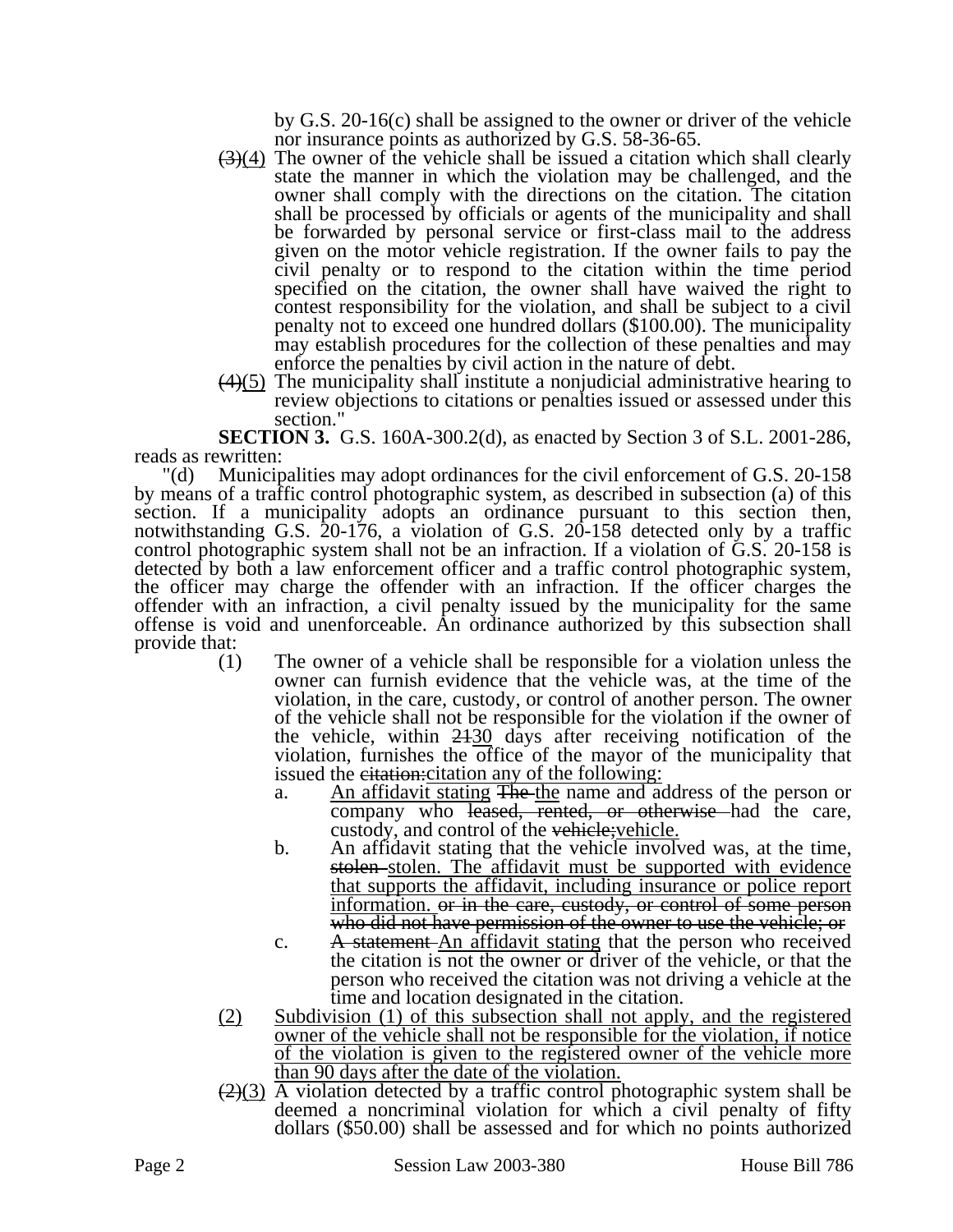by G.S. 20-16(c) shall be assigned to the owner or driver of the vehicle nor insurance points as authorized by G.S. 58-36-65.

- $(3)(4)$  The owner of the vehicle shall be issued a citation that shall be attached to photographic evidence of the violation that identifies the vehicle involved. The citation shall clearly state the manner in which the violation may be challenged. The owner of the vehicle shall comply with the directions on the citation. The citation shall be processed by officials or agents of the municipality and shall be forwarded by personal service or first-class mail to the address given on the motor vehicle registration. If the owner fails to pay the civil penalty or to respond to the citation within the time period specified on the citation, the owner shall have waived the right to contest responsibility for the violation and shall be subject to a civil penalty not to exceed one hundred dollars (\$100.00). The municipality may establish procedures for the collection of these penalties and may enforce the penalties by civil action in the nature of debt.
- $(4)(5)$  The municipality shall establish a nonjudicial administrative hearing process to review objections to citations or penalties issued or assessed under this section. The municipality may establish an appeals panel composed of municipal employees to review objections. If the municipality does not establish an appeals panel composed of municipal employees, the mayor of the municipality shall review and make a final decision on all objections."

**SECTION 4.** G.S. 160A-300.3(d), as enacted by Section 4 of S.L. 2001-286, reads as rewritten:

"(d) Municipalities may adopt ordinances for the civil enforcement of G.S. 20-158 by means of a traffic control photographic system, as described in subsection (a) of this section. Notwithstanding the provisions of G.S. 20-176, in the event that a municipality adopts an ordinance pursuant to this section, a violation of G.S. 20-158 at a location at which a traffic control photographic system is in operation shall not be an infraction. An ordinance authorized by this subsection shall provide that:

- (1) The owner of a vehicle shall be responsible for a violation unless the owner can furnish evidence that the vehicle was, at the time of the violation, in the care, custody, or control of another person. The owner of the vehicle shall not be responsible for the violation if the owner of the vehicle, within 2130 days after notification of the violation, furnishes the officials or agents of the municipality which issued the citation:citation either of the following:
	- a. An affidavit stating The the name and address of the person or company who leased, rented, or otherwise had the care, custody, and control of the vehicle; or vehicle.
	- b. An affidavit stating that the vehicle involved was, at the time, stolen stolen. The affidavit must be supported with evidence that supports the affidavit, including insurance or police report information. <del>or in the care, custody, or control of some person</del> who did not have permission of the owner to use the vehicle.
- (2) Subdivision (1) of this subsection shall not apply, and the registered owner of the vehicle shall not be responsible for the violation, if notice of the violation is given to the registered owner of the vehicle more than 90 days after the date of the violation.
- $\left(\frac{2}{3}\right)$  A violation detected by a traffic control photographic system shall be deemed a noncriminal violation for which a civil penalty of fifty dollars (\$50.00) shall be assessed, and for which no points authorized by G.S. 20-16(c) shall be assigned to the owner or driver of the vehicle nor insurance points as authorized by G.S. 58-36-65.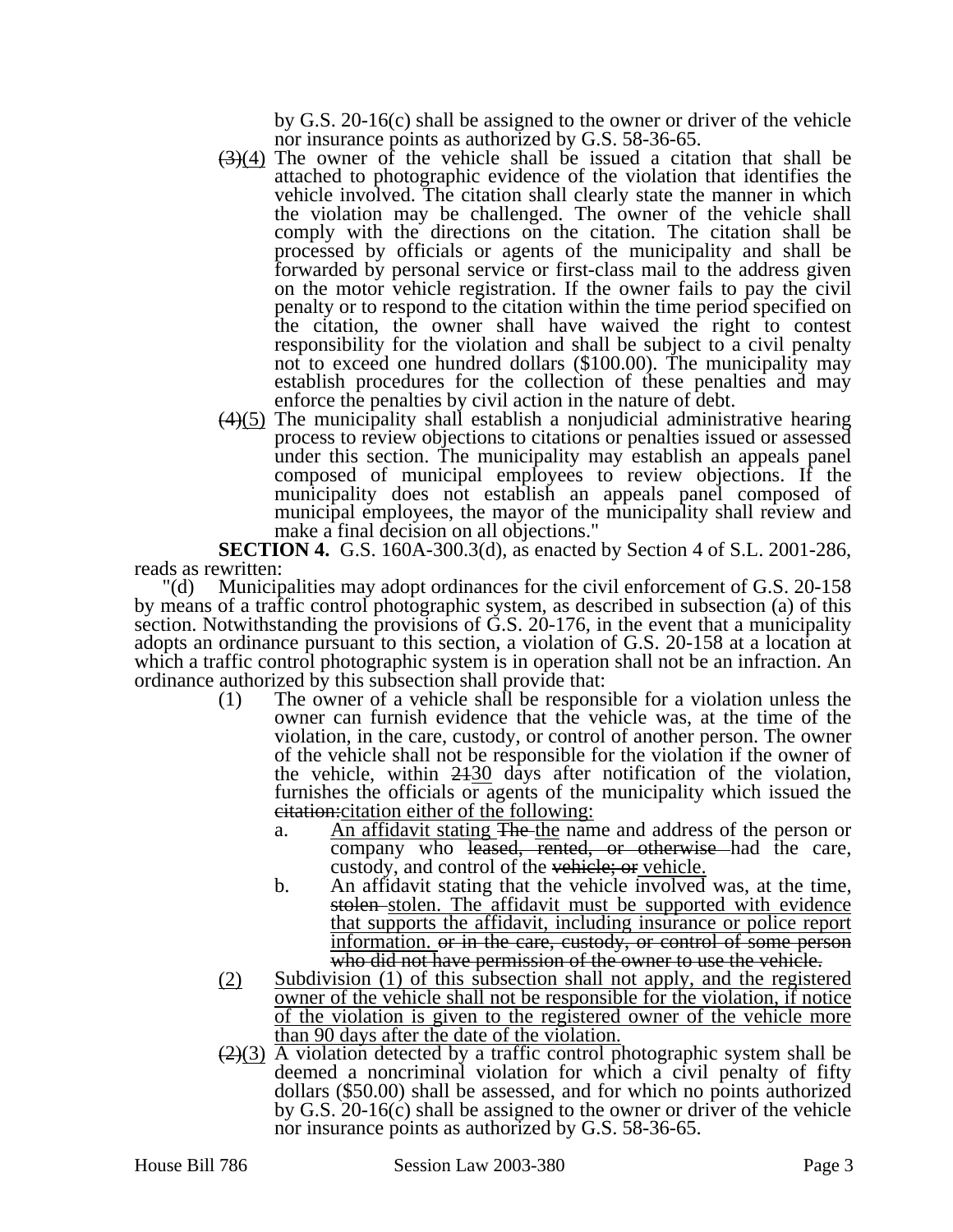- $(3)(4)$  The owner of the vehicle shall be issued a citation which shall clearly state the manner in which the violation may be challenged, and the owner shall comply with the directions on the citation. The citation shall be processed by officials or agents of the municipality and shall be forwarded by personal service or first-class mail to the address given on the motor vehicle registration. If the owner fails to pay the civil penalty or to respond to the citation within the time period specified on the citation, the owner shall have waived the right to contest responsibility for the violation, and shall be subject to a civil penalty not to exceed one hundred dollars (\$100.00). The municipality may establish procedures for the collection of these penalties and may enforce the penalties by civil action in the nature of debt.
- $(4)(5)$  The municipality shall institute a nonjudicial administrative hearing to review objections to citations or penalties issued or assessed under this section."

**SECTION 5.** G.S. 160A-300.4(e), as enacted by S.L. 2003-280, reads as rewritten:

"(e) A municipality may adopt ordinances for the civil enforcement of G.S. 20-141 and G.S. 20-141.1 by means of a photographic speed-measuring system. Notwithstanding the provisions of G.S. 20-141, 20-141.1, and 20-176, in the event that a municipality adopts an ordinance pursuant to this section, a violation of G.S. 20-141 or G.S. 20-141.1 detected by a photographic speed-measuring system shall not be an infraction or misdemeanor. An ordinance authorized by this subsection shall provide that:

- (1) The owner of a vehicle shall be responsible for a violation unless the owner can furnish evidence that the vehicle was, at the time of the violation, in the care, custody, or control of another person. The owner of the vehicle shall not be responsible for the violation if the owner of the vehicle furnishes, within  $2430$  days of notification of the violation, to the officials or agents of the municipality that issued the citation either of the following:
	- a. The An affidavit stating the name and address of the person or company who leased, rented, or otherwise had the care, custody, or control of the vehicle.
	- b. An affidavit stating that the vehicle involved was, at the time of the violation, stolen stolen. The affidavit must be supported with evidence that supports the affidavit, including insurance or police report information. or in the care, custody, or control of some person who did not have permission of the owner to use the vehicle.
- (2) Subdivision (1) of this subsection shall not apply, and the registered owner of the vehicle shall not be responsible for the violation, if notice of the violation is given to the registered owner of the vehicle more than 90 days after the date of the violation.
- $\left(\frac{2}{3}\right)$  A violation detected by a photographic speed-measuring system shall be deemed a noncriminal violation for which a civil penalty of fifty dollars (\$50.00) shall be assessed and for which no points authorized by G.S. 20-16(c) or G.S. 58-36-65 shall be assigned to the owner or driver of the vehicle.
- $(3)(4)$  The owner of the vehicle shall be issued a citation, written in both English and Spanish, clearly stating the manner in which the violation may be challenged and containing both a street address within the municipality and a local or toll-free telephone number at which the owner may challenge the citation. The citation shall be processed by officials or agents of the municipality and shall be forwarded by